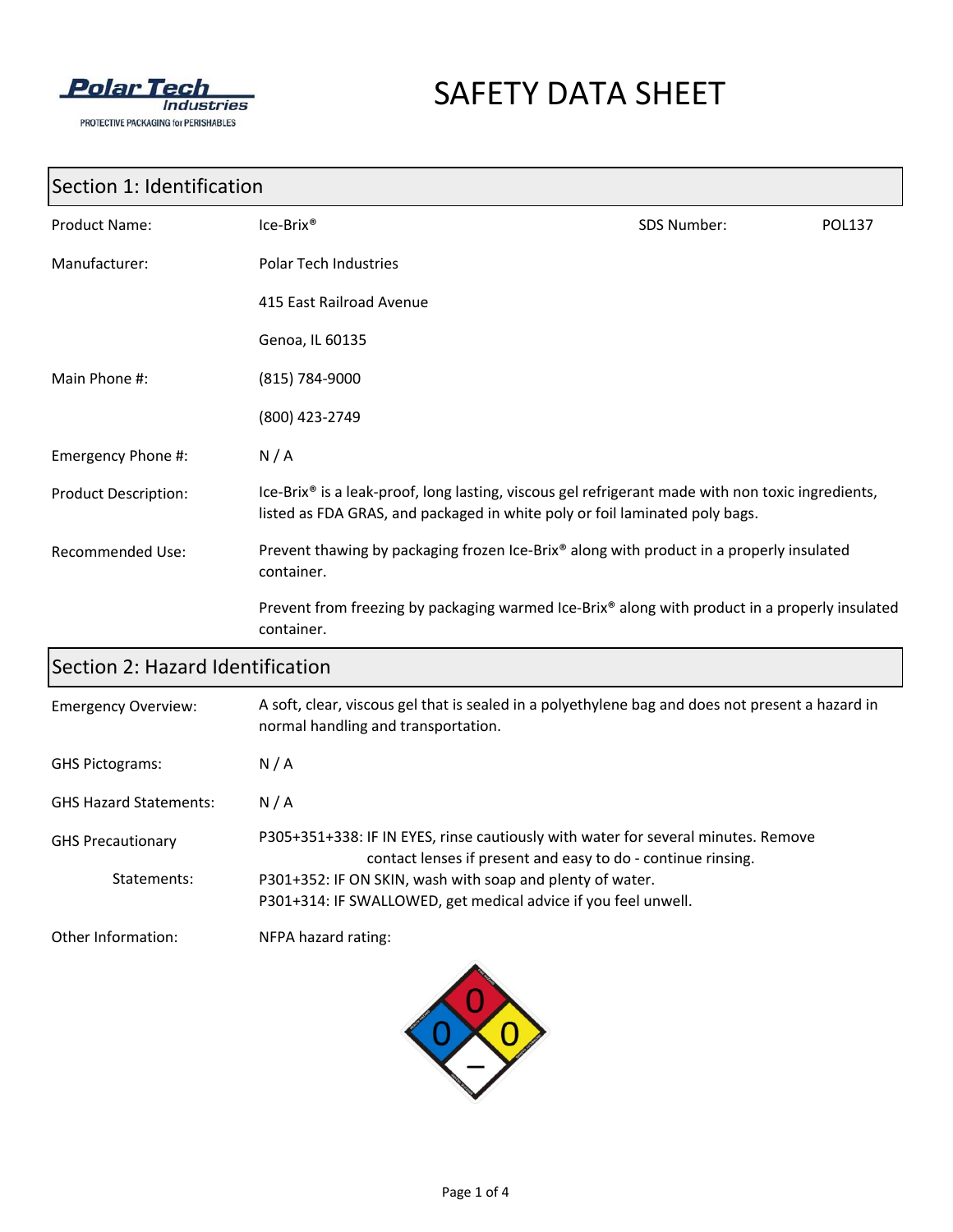| Section 3: Composition / Information on Ingredients |                                                                                                                                                          |                                                                                          |             |  |
|-----------------------------------------------------|----------------------------------------------------------------------------------------------------------------------------------------------------------|------------------------------------------------------------------------------------------|-------------|--|
| <b>Material Component:</b>                          |                                                                                                                                                          | <b>CAS Number:</b>                                                                       | Percentage: |  |
| 1. Water                                            |                                                                                                                                                          | 7732-18-5                                                                                | 98%         |  |
| 2. Carboxy Methyl Cellulose                         |                                                                                                                                                          | 9004-32-4                                                                                | 2%          |  |
| Section 4: First- Aid Measures                      |                                                                                                                                                          |                                                                                          |             |  |
| Eyes:                                               | Not normally required. Flush with water for approximately 15 minutes.                                                                                    |                                                                                          |             |  |
| Skin:                                               | Not normally required. Wash with soap and water.                                                                                                         |                                                                                          |             |  |
| Inhalation:                                         | N/A                                                                                                                                                      |                                                                                          |             |  |
| Ingestion:                                          |                                                                                                                                                          | Not normally required. If swallowed, get medical attention if symptoms appear.           |             |  |
| Section 5: Fire-Fighting Measures                   |                                                                                                                                                          |                                                                                          |             |  |
| Flash Point:                                        |                                                                                                                                                          | N/A                                                                                      |             |  |
| Flammable Limits:                                   |                                                                                                                                                          | N/A                                                                                      |             |  |
| <b>Extinguishing Media:</b>                         |                                                                                                                                                          | N / A - contains 98% water; non-flammable                                                |             |  |
| <b>Special Fire Fighting Procedures:</b>            |                                                                                                                                                          | N/A                                                                                      |             |  |
| Unusual Fire and Explosion Hazards:                 |                                                                                                                                                          | N/A                                                                                      |             |  |
| Section 6: Accidental Release Measures              |                                                                                                                                                          |                                                                                          |             |  |
| Large or Small Spills:                              | Product can create a slippery environment. Rinse with water and dispose of through the sewer<br>in accordance with Federal, State and local regulations. |                                                                                          |             |  |
| Section 7: Handling and Storage                     |                                                                                                                                                          |                                                                                          |             |  |
| <b>Handling Precautions:</b>                        |                                                                                                                                                          | Avoid any actions that would cause bags to be sliced or cut, in order to prevent spills. |             |  |
| <b>Storage Precautions:</b>                         | Do not exceed safe height when stacking cases, in order to prevent spills or falls. Do not stack<br>pallets.                                             |                                                                                          |             |  |
| Section 8: Exposure Controls / Personal Protection  |                                                                                                                                                          |                                                                                          |             |  |
| Protective gloves:                                  | Not normally required. Wear if deemed appropriate.                                                                                                       |                                                                                          |             |  |
| Eye Protection:                                     | Not normally required. Wear if deemed appropriate.                                                                                                       |                                                                                          |             |  |
| Other Protection:                                   | N/A                                                                                                                                                      |                                                                                          |             |  |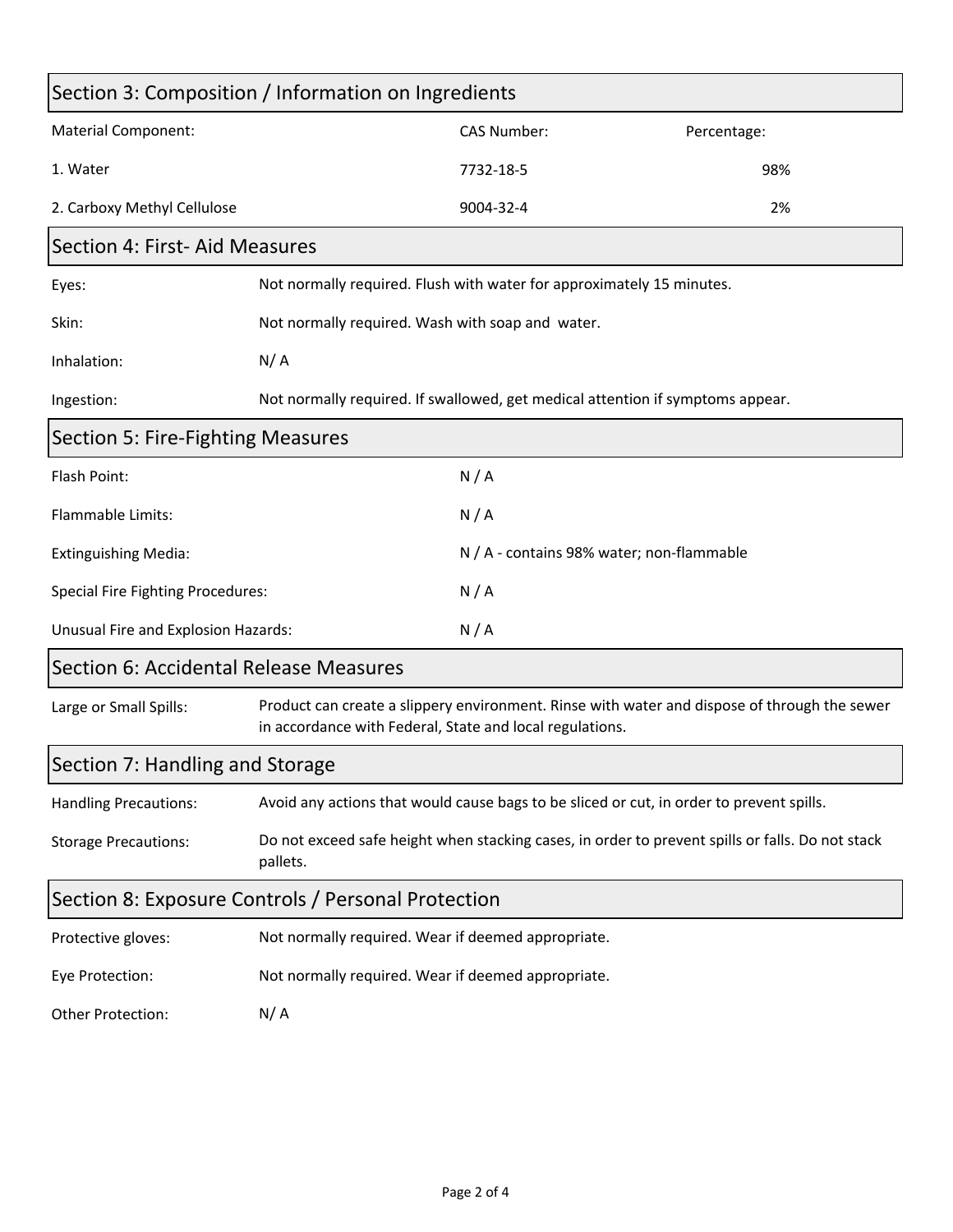| Section 9: Physical and Chemical Properties |                                                                    |                                |           |                                                                                                    |
|---------------------------------------------|--------------------------------------------------------------------|--------------------------------|-----------|----------------------------------------------------------------------------------------------------|
| Appearance:                                 | A soft, clear, viscous gel that is sealed in a polyethylene bag.   |                                |           |                                                                                                    |
| Odor:                                       | None                                                               | pH:                            |           | N/A                                                                                                |
| Vapor Pressure:                             | N/A                                                                | Vapor Density:                 |           | N/A                                                                                                |
| % Volatile by Volume:                       | 98%                                                                | % Solid by Weight:             |           | 2%                                                                                                 |
| <b>Boiling Point:</b>                       | N/A                                                                | <b>Melting Point:</b>          |           | N/A                                                                                                |
| Specific Gravity:                           | Approx. 1.1 lbs/ft <sup>3</sup>                                    | Flash Point:                   |           | N/A                                                                                                |
| <b>Evaporation Rate:</b>                    | 1                                                                  | Solubility in Water:           |           | soluble in cold water                                                                              |
| Section 10: Stability and Reactivity        |                                                                    |                                |           |                                                                                                    |
| Stability:                                  |                                                                    | Stable                         |           |                                                                                                    |
| Hazardous Polymerization:                   |                                                                    | Will not occur                 |           |                                                                                                    |
| Conditions to Avoid:                        |                                                                    | N/A                            |           |                                                                                                    |
| Incompatibility (materials to avoid):       |                                                                    | Reactive with oxidizing agents |           |                                                                                                    |
| Hazardous Decomposition Products:           |                                                                    | N/A                            |           |                                                                                                    |
| Section 11: Toxicological Information       |                                                                    |                                |           |                                                                                                    |
| General:                                    | Gel is non-toxic.                                                  |                                |           |                                                                                                    |
| Section 12: Ecological Information          |                                                                    |                                |           |                                                                                                    |
| General:                                    | This product itself and its products of degradation are non-toxic. |                                |           |                                                                                                    |
| Section 13: Disposal Considerations         |                                                                    |                                |           |                                                                                                    |
| Disposal:                                   | State and local regulations.                                       |                                |           | Place in suitable container for disposal. Product is to be disposed of in accordance with Federal, |
| Section 14: Transport Information           |                                                                    |                                |           |                                                                                                    |
| Proper Shipping Name:                       | Not regulated                                                      |                                | DOT (US): | Not dangerous goods                                                                                |
| <b>Transport Hazard Class:</b>              | N/A                                                                |                                | IMDG:     | Not dangerous goods                                                                                |
| ID Number:                                  | N/A                                                                |                                | IATA:     | Not dangerous goods                                                                                |
| Packing Group:                              | N/A                                                                |                                |           |                                                                                                    |
| Marine Pollutant:                           | Not regulated by 49 CFR 172.101.                                   |                                |           |                                                                                                    |